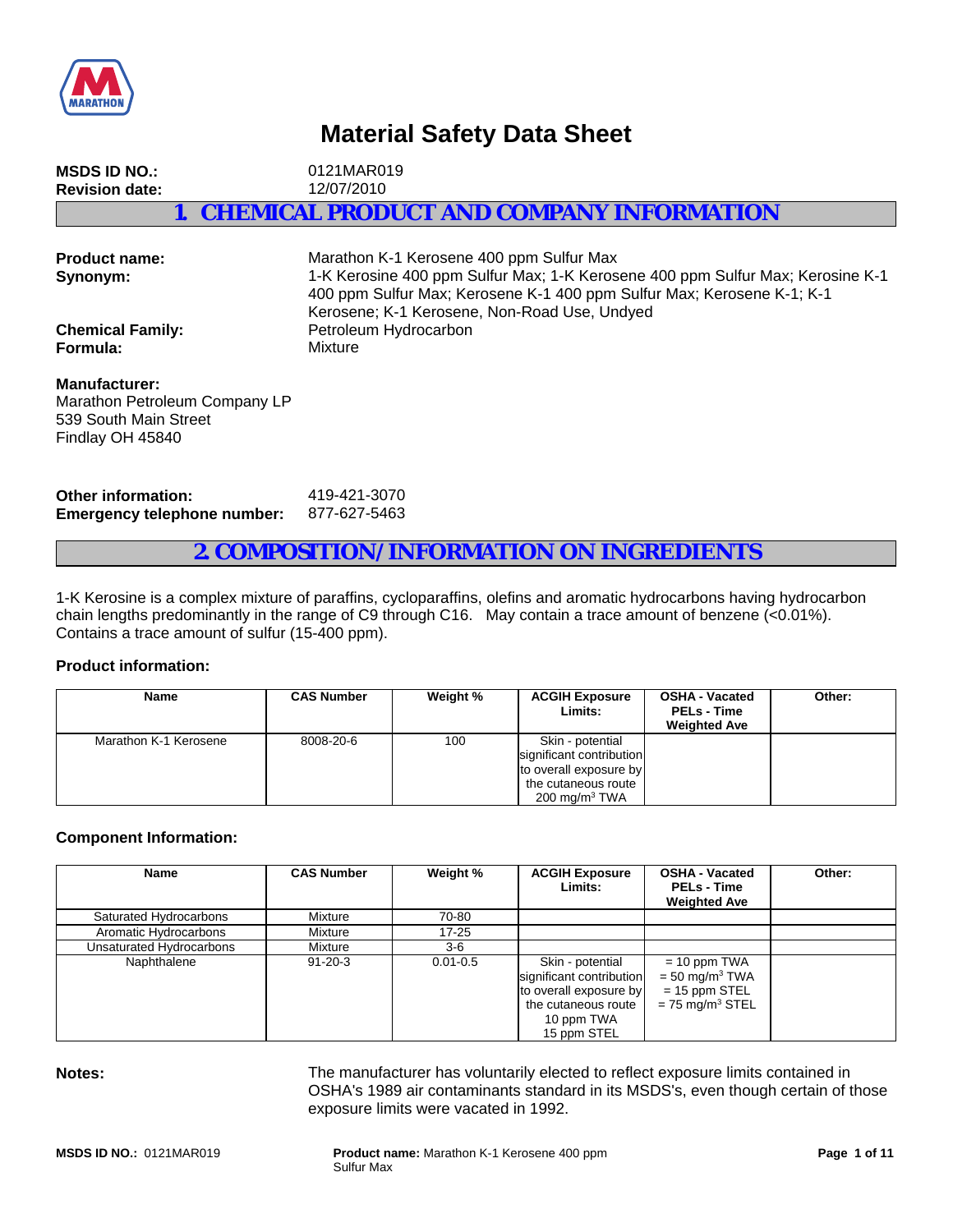## 3. HAZARDS IDENTIFICATION

## **EMERGENCY OVERVIEW**

## CAUTION!

### VAPORS, FUMES, OR MISTS MAY CAUSE RESPIRATORY TRACT IRRITATION MAY BE HARMFUL OR FATAL IF SWALLOWED MAY CAUSE LUNG DAMAGE OVEREXPOSURE MAY CAUSE CNS DEPRESSION SEE TOXICOLOGICAL INFORMATION SECTION FOR MORE INFORMATION

#### COMBUSTIBLE LIQUID AND VAPOR VAPOR MAY CAUSE FLASH FIRE MATERIAL MAY ACCUMULATE STATIC CHARGE

### STARLE

#### **Inhalation:**

Breathing high concentrations may be harmful.

May cause central nervous system depression or effects. Symptoms may include headache, excitation, euphoria, dizziness, incoordination, drowsiness, light-headedness, blurred vision, fatigue, tremors, convulsions, loss of consciousness, coma, respiratory arrest and death, depending on the concentration and duration of exposure.

#### **Ingestion:**

Swallowing this material may be harmful.

May cause irritation of the mouth, throat and gastrointestinal tract. Symptoms may include salivation, pain, nausea, vomiting and diarrhea. Exposure may also cause central nervous system symptoms similar to those listed under "Inhalation" (see Inhalation section).

Aspiration into lungs may cause chemical pneumonia and lung damage.

#### **Skin contact:**

Contact may cause reddening, itching and inflammation. Effects may become more serious with repeated or prolonged contact. Skin contact may cause harmful effects in other parts of the body.

### **Eye contact:**

Contact may cause pain and severe reddening and inflammation of the conjunctiva. Effects may become more serious with repeated or prolonged contact.

#### **Carcinogenic Evaluation:**

#### **Product information:**

| <b>Name</b>           | <b>IARC</b>  | <b>NTP</b>             | <b>ACGIH-</b>                                     | <b>OSHA - Select</b> |
|-----------------------|--------------|------------------------|---------------------------------------------------|----------------------|
|                       | Carcinogens: | Carcinogens:           | <b>Carcinogens:</b>                               | <b>Carcinogens:</b>  |
| Marathon K-1 Kerosene | NΕ           | male mice-no evidence; | A3 - Confirmed Animal                             |                      |
| 8008-20-6             |              |                        | female mice-no evidence   Carcinogen with Unknown |                      |
|                       |              |                        | Relevance to Humans                               |                      |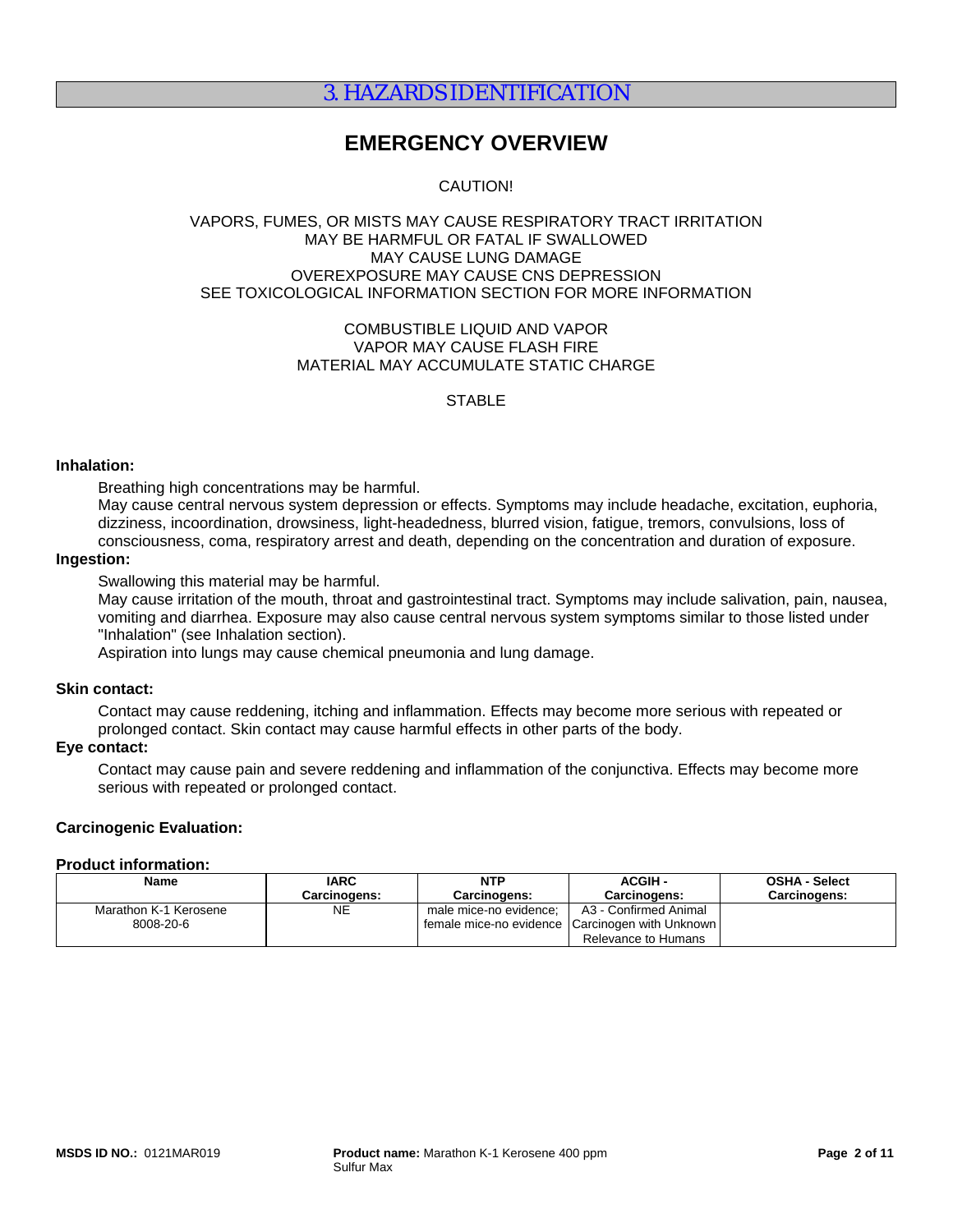**Notes:** The International Agency for Research on Cancer (IARC) has determined that there is inadequate evidence for the carcinogenicity of diesel fuel/fuel oil in humans. IARC determined that there was limited evidence for the carcinogenicity of marine diesel fuel in animals. Distillate (light) diesel fuels were not classifiable as to their carcinogenicity to humans (Group 3A).

> IARC has determined that there is sufficient evidence for the carcinogenicity in experimental animals of diesel engine exhaust and extracts of diesel engine exhaust particles. IARC determined that there is only limited evidence for the carcinogenicity in humans of diesel engine exhaust. However, IARC's overall evaluation has resulted in the IARC designation of diesel engine exhaust as probably carcinogenic to humans (Group 2A) because of the presence of certain engine exhaust components.

## **Component Information:**

| <b>Name</b>   | <b>IARC</b>         | <b>NTP</b>                                           | <b>ACGIH-</b>    | <b>OSHA - Select</b> |
|---------------|---------------------|------------------------------------------------------|------------------|----------------------|
|               | Carcinogens:        | Carcinogens:                                         | Carcinogens:     | Carcinogens:         |
| Naphthalene   | Monograph 82 [2002] | Reasonably Anticipated To A4 - Not Classifiable as a |                  | Present              |
| $91 - 20 - 3$ |                     | Be A Human Carcinogen                                | Human Carcinogen |                      |
|               |                     | male rat-clear evidence;                             |                  |                      |
|               |                     | female rat-clear evidence;                           |                  |                      |
|               |                     | male mice-no evidence;                               |                  |                      |
|               |                     | female mice-some                                     |                  |                      |
|               |                     | evidence                                             |                  |                      |

**Notes:** The International Agency for Research on Cancer (IARC) and the Environmental Protection Agency (EPA) have determined that naphthalene is a possible human carcinogen.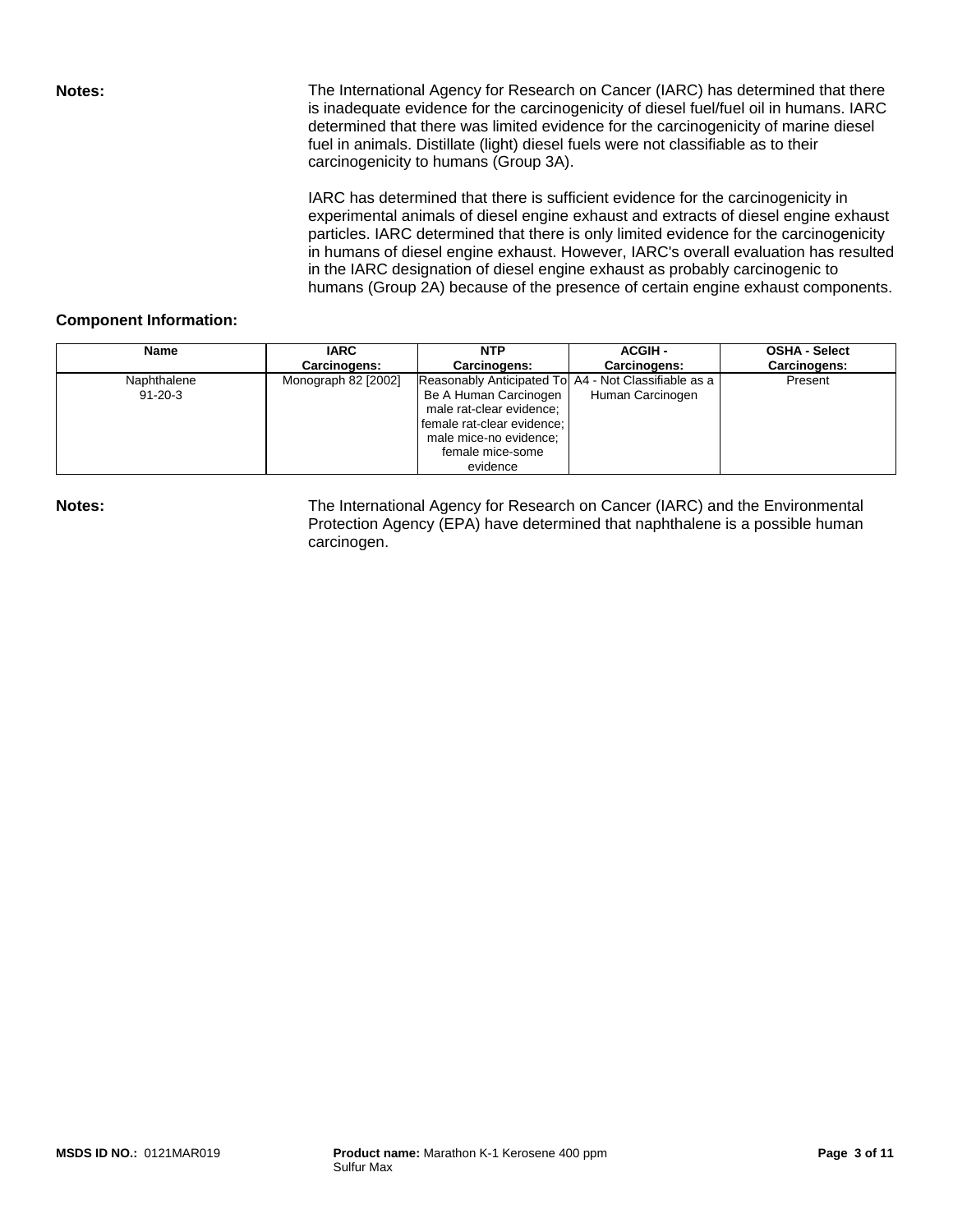# **4. FIRST AID MEASURES**

| <b>Eye Contact:</b>                                            |                                                                                                                                                                                                                                                                                                                                                                     |
|----------------------------------------------------------------|---------------------------------------------------------------------------------------------------------------------------------------------------------------------------------------------------------------------------------------------------------------------------------------------------------------------------------------------------------------------|
|                                                                | Flush immediately with large amounts of water for at least 15 minutes. Eyelids<br>should be held away from the eyeball to ensure thorough rinsing. GET IMMEDIATE<br><b>MEDICAL ATTENTION.</b>                                                                                                                                                                       |
| <b>Skin Contact:</b>                                           |                                                                                                                                                                                                                                                                                                                                                                     |
|                                                                | Immediately wash exposed skin with plenty of soap and water while removing<br>contaminated clothing and shoes. Get medical attention if irritation persists.<br>Place contaminated clothing in closed container until cleaned or discarded. If<br>clothing is to be laundered, inform the person performing the operation of<br>contaminant's hazardous properties. |
| Ingestion:                                                     |                                                                                                                                                                                                                                                                                                                                                                     |
| Inhalation:                                                    | Do not induce vomiting. If spontaneous vomiting is about to occur, place victim's<br>head below knees. If victim is drowsy or unconscious, place on the left side with<br>head down. Never give anything by mouth to an unconscious person. Keep affected<br>person warm and at rest. GET IMMEDIATE MEDICAL ATTENTION.                                              |
|                                                                | Remove to fresh air. If not breathing, institute rescue breathing. If breathing is<br>difficult, ensure airway is clear and give oxygen. If heart has stopped, immediately<br>begin cardiopulmonary resuscitation (CPR). Keep affected person warm and at rest.<br><b>GET IMMEDIATE MEDICAL ATTENTION.</b>                                                          |
| <b>NOTES TO PHYSICIAN:</b>                                     |                                                                                                                                                                                                                                                                                                                                                                     |
|                                                                | INGESTION: If ingested this material represents a significant aspiration and chemical<br>pneumonitis hazard. Induction of emesis is not recommended.                                                                                                                                                                                                                |
| <b>Medical Conditions</b><br>Aggravated<br><b>By Exposure:</b> |                                                                                                                                                                                                                                                                                                                                                                     |

skin,

# **5. FIRE FIGHTING MEASURES**

| Suitable extinguishing media:<br><b>Specific hazards:</b>                                       | For small fires, Class B fire extinguishing media such as<br>CO2, dry chemical, foam (AFFF/ATC) or water spray can be<br>used. For large fires, water spray, fog or foam (AFFF/ATC)<br>can be used. Fire fighting should be attempted only by those<br>who are adequately trained and equipped with proper<br>protective equipment.<br>This product has been determined to be a combustible liquid<br>per the OSHA Hazard Communication Standard and should<br>be handled accordingly. For additional fire related<br>information, see NFPA 30 or the North American Emergency<br>Response Guide 128. |
|-------------------------------------------------------------------------------------------------|-------------------------------------------------------------------------------------------------------------------------------------------------------------------------------------------------------------------------------------------------------------------------------------------------------------------------------------------------------------------------------------------------------------------------------------------------------------------------------------------------------------------------------------------------------------------------------------------------------|
| Special protective equipment for firefighters:                                                  | Avoid using straight water streams. Water spray and foam<br>(AFFF/ATC) must be applied carefully to avoid frothing and<br>from as far a distance as possible. Avoid excessive water<br>spray application. Keep surrounding area cool with water<br>spray from a distance and prevent further ignition of<br>combustible material. Keep run-off water out of sewers and<br>water sources.                                                                                                                                                                                                              |
| <b>Flash point:</b><br><b>Autoignition temperature:</b><br>Flammable limits in air - lower (%): | 120-190 F<br>489 F<br>0.7                                                                                                                                                                                                                                                                                                                                                                                                                                                                                                                                                                             |
| <b>MSDS ID NO.: 0121MAR019</b>                                                                  | <b>Product name:</b> Marathon K-1 Kerosene 400 ppm<br>Page 4 of 11                                                                                                                                                                                                                                                                                                                                                                                                                                                                                                                                    |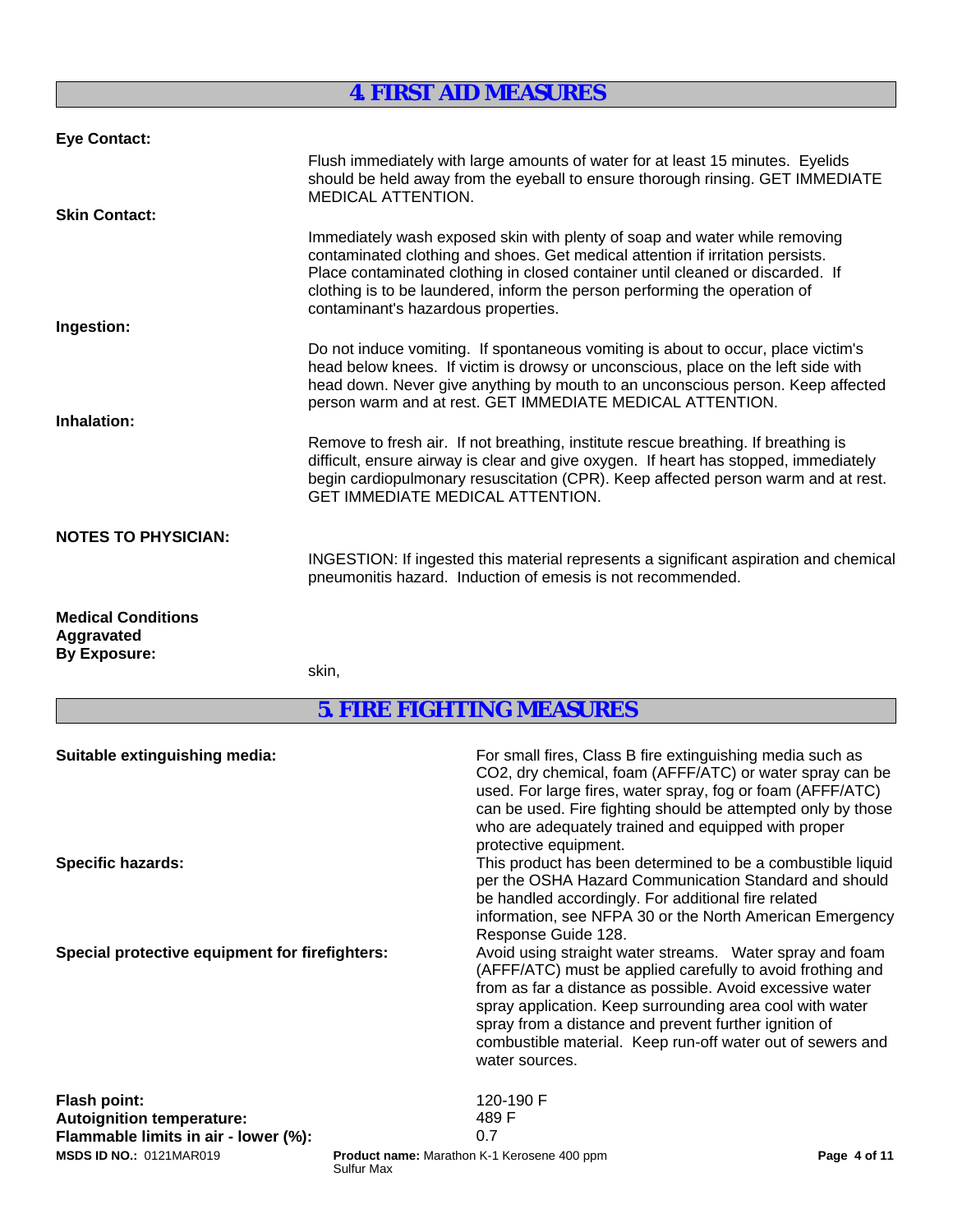## **5. FIRE FIGHTING MEASURES**

**Flammable limits in air - upper (%):** 5.0

## **NFPA rating:**

Instability: 0 Other: - Flammability: 2 Health: 1

## **6. ACCIDENTAL RELEASE MEASURES**

**Personal precautions:** Keep public away. Isolate and evacuate area. Shut off source if safe to do so. Advise authorities and National Response Center (800-424-8802) if the product has entered a water course or sewer. Notify local health and pollution control agencies, if appropriate. Contain liquid with sand or soil. Recover and return free product to proper containers. Use suitable absorbent materials such as vermiculite, sand, or clay to clean up residual liquids.

## **7. HANDLING AND STORAGE**

## **Handling:**

Comply with all applicable EPA, OSHA, NFPA and consistent state and local requirements. Use appropriate grounding and bonding practices. Store in properly closed containers that are appropriately labeled and in a cool well-ventilated area. Do not expose to heat, open flames, strong oxidizers or other sources of ignition. Do not cut, drill, grind or weld on empty containers since they may contain explosive residues.

Avoid repeated and prolonged skin contact. Never siphon this product by mouth. Exercise good personal hygiene including removal of soiled clothing and prompt washing with soap and water.

## **8. EXPOSURE CONTROLS / PERSONAL PROTECTION**

### **PERSONAL PROTECTIVE EQUIPMENT**

| <b>Engineering measures:</b>   | Local or general exhaust required when using at elevated temperatures that<br>generate vapors or mists.                                                                                                                                                                                                                                                   |
|--------------------------------|-----------------------------------------------------------------------------------------------------------------------------------------------------------------------------------------------------------------------------------------------------------------------------------------------------------------------------------------------------------|
| <b>Respiratory protection:</b> | Use approved organic vapor chemical cartridge or supplied air respirators when<br>material produces vapors that exceed permissible limits or excessive vapors are<br>generated. Observe respirator assigned protection factors (APFs) criteria cited in<br>federal OSHA 1910.134. Self-contained breathing apparatus should be used for fire<br>fighting. |
| Skin and body protection:      | Neoprene, nitrile, polyvinyl alcohol (PVA), polyvinyl chloride and polyurethane gloves<br>to prevent skin contact.                                                                                                                                                                                                                                        |
| Eye protection:                | No special eye protection is normally required. Where splashing is possible, wear<br>safety glasses with side shields.                                                                                                                                                                                                                                    |
| <b>Hygiene measures:</b>       | No special protective clothing is normally required. Select protective clothing<br>depending on industrial operations. Use mechanical ventilation equipment that is<br>explosion-proof.                                                                                                                                                                   |

## **9. PHYSICAL AND CHEMICAL PROPERTIES:**

**Appearance:** Clear to Amber Liquid **MSDS ID NO.:** 0121MAR019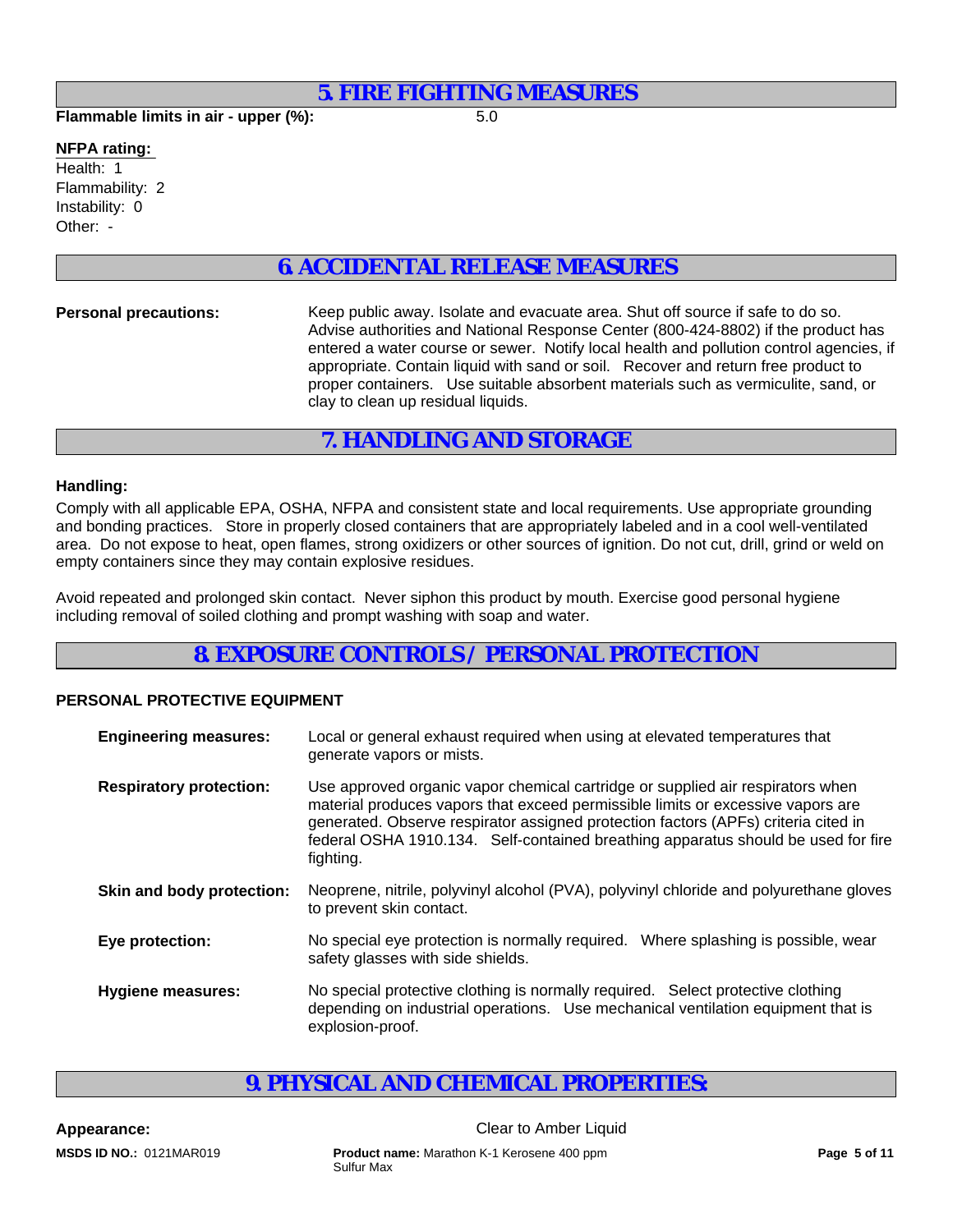## **9. PHYSICAL AND CHEMICAL PROPERTIES:**

**Physical state (Solid/Liquid/Gas):** Liquid **Substance type (Pure/Mixture):** Mixture **Color:** Color: Clear or Amber **Odor:** Slight Hydrocarbon **Molecular weight:** 180 **pH:** Neutral **Boiling point/range (5-95%):** 360-550 F **Melting point/range:** Not determined. **Decomposition temperature:** Not applicable.<br> **Specific gravity:** C.A. 0.8 **Specific gravity: Density:** 6.76 lbs/gal **Bulk density:** No data available. **Vapor density:** 4-5 **Vapor pressure:** 1-10 mm Hg @ 100 F Evaporation rate:<br>
Solubility:<br>
Solubility:<br>
Negligible **Solubility: Solubility in other solvents:** No data available.<br> **Partition coefficient (n-octanol/water):** No data available. **Partition coefficient (n-octanol/water): VOC content(%):** 10% **Viscosity:** 1.3-2.1 @ 50 C

## **10. STABILITY AND REACTIVITY**

**Polymerization:** Will not occur.

**Stability:** The material is stable at 70 F, 760 mm pressure.

**Hazardous decomposition products:** Combustion produces carbon monoxide, aldehydes, aromatic and other hydrocarbons.

**Materials to avoid:** Strong oxidizers such as nitrates, perchlorates, chlorine, fluorine.

**Conditions to avoid:** Excessive heat, sources of ignition and open flames.

## **11. TOXICOLOGICAL INFORMATION**

**Acute toxicity:**

**Product information:**

| Name                              | --<br>. Number<br>∽∧∗ | alation.                              | Dermal∶                  | Oral:                                   |
|-----------------------------------|-----------------------|---------------------------------------|--------------------------|-----------------------------------------|
| . .<br>Marathor<br>Kerosene<br>n. | 8008-20-6             | $-$<br>hr IRati<br>ma<br>tor<br>- 111 | <b>IRabbitl</b><br>mi/ka | $ID0+$<br>. <i>.</i> .<br>ıral<br>7 N.C |

**Toxicology Information:**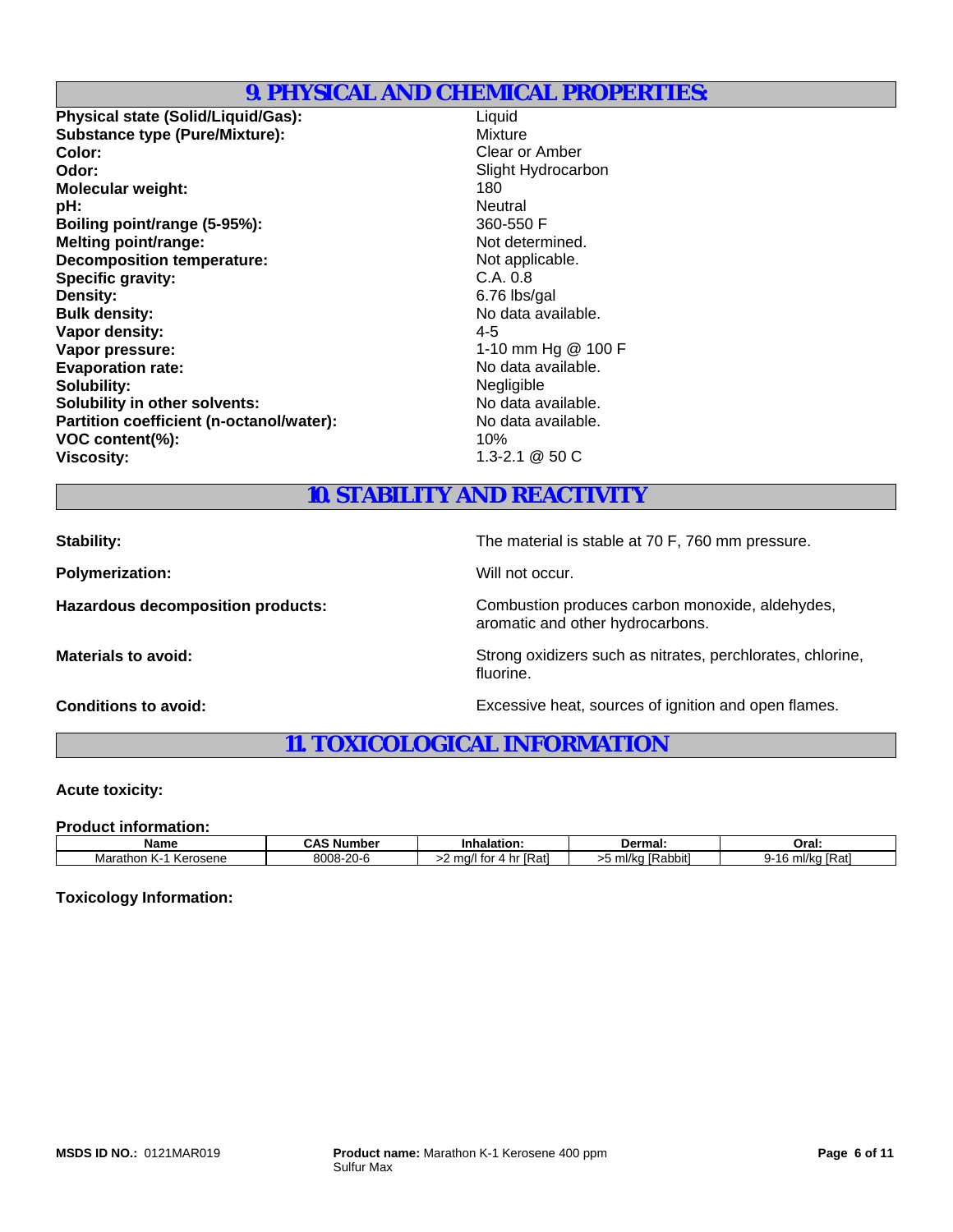MIDDLE DISTILLATES, PETROLEUM: Long-term repeated (lifetime) skin exposure to similar materials has been reported to result in an increase in skin tumors in laboratory rodents. The relevance of these findings to humans is not clear at this time.

ISOPARAFFINS: Studies in laboratory animals have shown that long-term exposure to similar materials (isoparaffins) can cause kidney damage and kidney cancer in male laboratory rats. However, in-depth research indicates that these findings are unique to the male rat, and that these effects are not relevant to humans.

NAPHTHALENE: Severe jaundice, neurotoxicity (kernicterus) and fatalities have been reported in young children and infants as a result of hemolytic anemia from overexposure to naphthalene. Persons with Glucose 6-phosphate dehydrogenase (G6PD) deficiency are more prone to the hemolytic effects of naphthalene. Adverse effects on the kidney have been reported in persons overexposed to naphthalene but these effects are believed to be a consequence of hemolytic anemia, and not a direct effect. Hemolytic anemia has been observed in laboratory animals exposed to naphthalene. Laboratory rodents exposed to naphthalene vapor for 2 years (lifetime studies) developed non-neoplastic and neoplastic tumors and inflammatory lesions of the nasal and respiratory tract. Cataracts and other adverse effects on the eye have been observed in laboratory animals exposed to high levels of naphthalene. Findings from a large number of bacterial and mammalian cell mutation assays have been negative. A few studies have shown chromosomal effects (elevated levels of Sister Chromatid Exchange or chromosomal aberrations) in vitro. Naphthalene has been classified as Possibly Carcinogenic to Humans (2B) by IARC, based on findings from studies in laboratory animals.

DIESEL EXHAUST: Chronic inhalation studies of whole diesel engine exhaust in mice and rats produced a significant increase in lung tumors. Combustion of kerosine and/or diesel fuels produces gases and particulates which include carbon monoxide, carbon dioxide, oxides of nitrogen and/or sulfur and hydrocarbons. Significant exposure to carbon monoxide vapors decreases the oxygen carrying capacity of the blood and may cause tissue hypoxia via formation of carboxyhemoglobin.

Altered mental state, drowsiness, peripheral motor neuropathy, irreversible brain damage (so-called Petrol Sniffers Encephalopathy), delirium, seizures, and sudden death have been reported from repeated overexposure to some hydrocarbon solvents, naphthas, and gasoline.

### **TARGET ORGANS:** central nervous system, skin, lungs, respiratory system, kidney, liver,

## **12. ECOTOXICOLOGICAL INFORMATION**

| <b>Mobility:</b>                   | May partition into air, soil and water.                          |              |
|------------------------------------|------------------------------------------------------------------|--------------|
| <b>Ecotoxicity:</b>                |                                                                  |              |
|                                    | Toxic to aquatic organisms.                                      |              |
| <b>Bioaccummulation:</b>           | Not expected to bioaccumulate in aquatic organisms.              |              |
| <b>Persistance/Biodegradation:</b> | Readily biodegradable in the environment.                        |              |
| <b>MSDS ID NO.: 0121MAR019</b>     | <b>Product name:</b> Marathon K-1 Kerosene 400 ppm<br>Sulfur Max | Page 7 of 11 |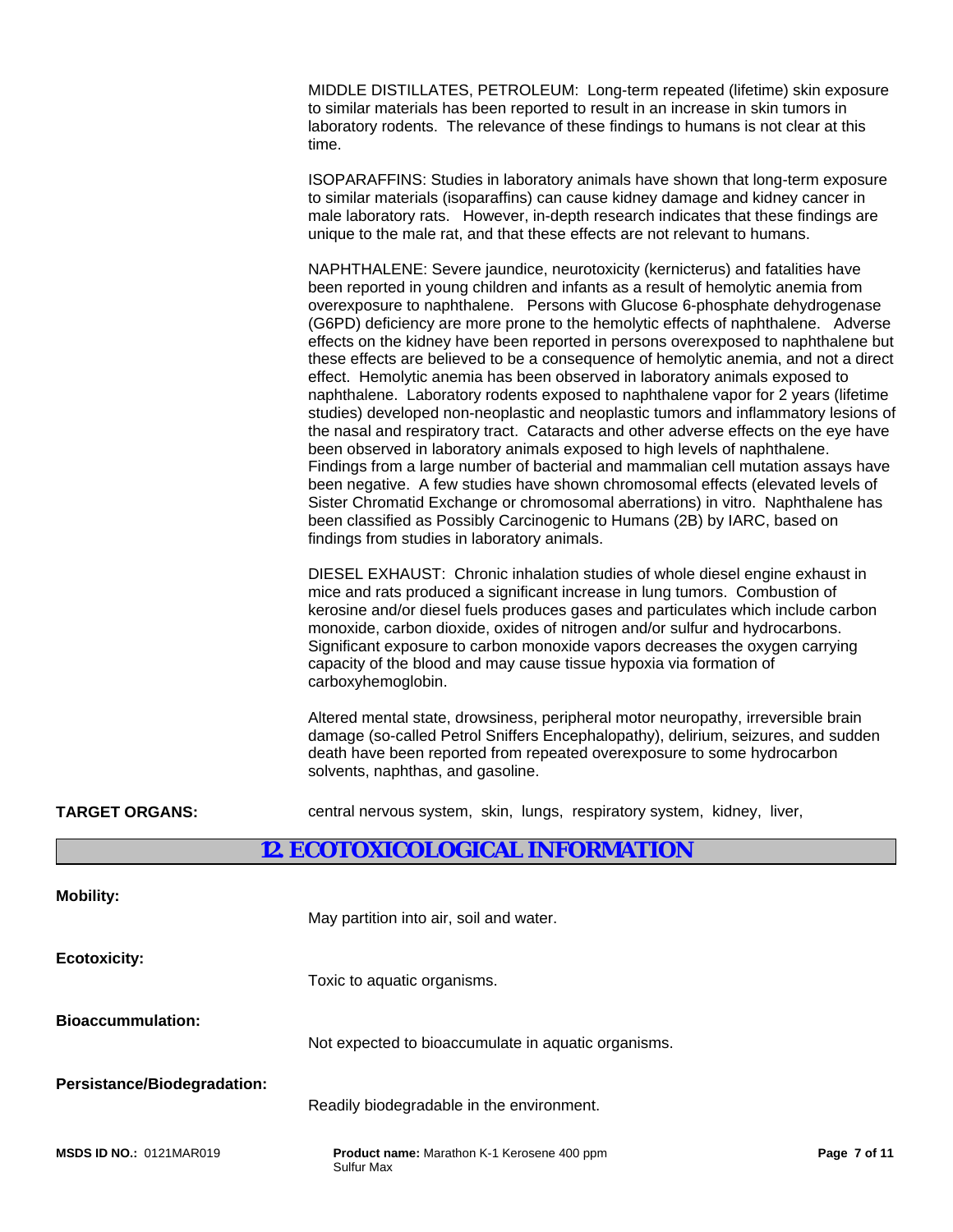## **13. DISPOSAL CONSIDERATIONS**

**Cleanup Considerations:** This product as produced is not specifically listed as an EPA RCRA hazardous waste according to federal regulations (40 CFR 261). However, when discarded or disposed of, it may meet the criteria of an "characteristic" hazardous waste. This material could become a hazardous waste if mixed or contaminated with a hazardous waste or other substance(s). It is the responsibility of the user to determine if disposal material is hazardous according to federal, state and local regulations.

## **14. TRANSPORT INFORMATION**

## **49 CFR 172.101:**

**DOT:** 

 **Transport Information:** This material when transported via US commerce would be regulated by DOT Regulations.

**Proper shipping name:** Kerosene  **UN/Identification No:** UN 1223  **Hazard Class:** 3 **Packing group:** III **DOT reportable quantity (lbs):** Not applicable.

**Proper shipping name:** Kerosene Kerosene<br> **EXAGE SHIPPING**<br> **EXAGE SHIPPING**<br> **EXAGE SHIPPING**<br> **EXAGE SHIPPING UN/Identification No: Hazard Class:** 3 **Packing group:** III

## **15. REGULATORY INFORMATION**

### **US Federal Regulatory Information:**

US TSCA Chemical Inventory Section 8(b): This product and/or its components are listed on the TSCA Chemical Inventory.

OSHA Hazard Communication Standard: This product has been evaluated and determined to be hazardous as defined in OSHA's Hazard Communication Standard.

## **EPA Superfund Amendment & Reauthorization Act (SARA):**

**SARA Section 302:** This product contains the following component(s) that have been listed on EPA's Extremely Hazardous Substance (EHS) List:

| <b>Name</b>                      | <b>CERCLA/SARA - Section 302 Extremely Hazardous Substances and TPQs</b> |
|----------------------------------|--------------------------------------------------------------------------|
| Saturated Hydrocarbons           | NΑ                                                                       |
| Aromatic Hydrocarbons            | <b>NA</b>                                                                |
| Unsaturated Hydrocarbons         | NA                                                                       |
| Naphthalene                      | <b>NA</b>                                                                |
| ---- <i>------</i> ------------- | - - - -<br>.<br>$\sim$ $\sim$ $\sim$                                     |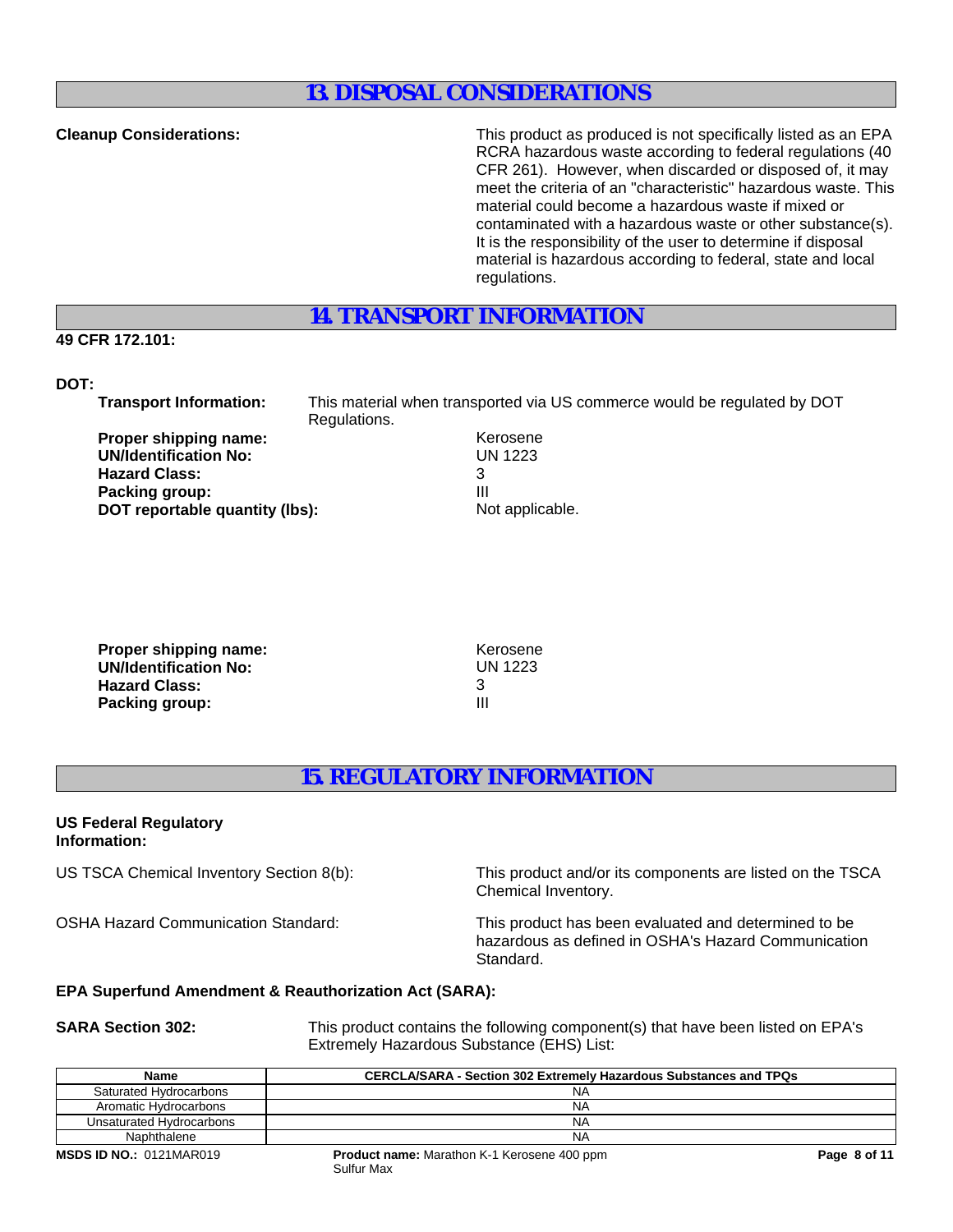**SARA Section 304:** This product contains the following component(s) identified either as an EHS or a CERCLA Hazardous substance which in case of a spill or release may be subject to SARA reporting requirements:

| Name                     | <b>CERCLA/SARA - Hazardous Substances and their Reportable Quantities</b> |
|--------------------------|---------------------------------------------------------------------------|
| Saturated Hydrocarbons   | <b>NA</b>                                                                 |
| Aromatic Hydrocarbons    | <b>NA</b>                                                                 |
| Unsaturated Hydrocarbons | <b>NA</b>                                                                 |
| Naphthalene              | $= 100$ lb final RQ                                                       |
|                          | $= 45.4$ kg final RQ                                                      |

**SARA Section 311/312** The following EPA hazard categories apply to this product:

Acute Health Hazard Fire Hazard Chronic Health Hazard

**SARA Section 313:** This product contains the following component(s) that may be subject to reporting on the Toxic Release Inventory (TRI) From R:

| <b>Name</b>              | <b>CERCLA/SARA 313 Emission reporting:</b> |  |
|--------------------------|--------------------------------------------|--|
| Saturated Hydrocarbons   | None                                       |  |
| Aromatic Hydrocarbons    | None                                       |  |
| Unsaturated Hydrocarbons | None                                       |  |
| Naphthalene              | $= 0.1$ % de minimis concentration         |  |
|                          |                                            |  |

## **State and Community Right-To-Know Regulations:**

The following component(s) of this material are identified on the regulatory lists below:

| Saturated Hydrocarbons                                                       |                   |
|------------------------------------------------------------------------------|-------------------|
| Louisiana Right-To-Know:                                                     | Not Listed        |
| California Proposition 65:                                                   | Not Listed        |
| New Jersey Right-To-Know:                                                    | Not Listed.       |
| Pennsylvania Right-To-Know:                                                  | Not Listed.       |
| Massachusetts Right-To Know:                                                 | Not Listed.       |
| Florida substance List:                                                      | Not Listed.       |
| Rhode Island Right-To-Know:                                                  | Not Listed        |
| Michigan critical materials register list:                                   | Not Listed.       |
| Massachusetts Extraordinarily Hazardous                                      | Not Listed        |
| Substances:                                                                  |                   |
| California - Regulated Carcinogens:                                          | Not Listed        |
| Pennsylvania RTK - Special Hazardous                                         | <b>Not Listed</b> |
| Substances:                                                                  |                   |
| New Jersey - Special Hazardous Substances:                                   | Not Listed        |
| New Jersey - Environmental Hazardous<br>Substances List:                     | <b>Not Listed</b> |
| Illinois - Toxic Air Contaminants                                            | <b>Not Listed</b> |
| New York - Reporting of Releases Part 597 -<br>List of Hazardous Substances: | Not Listed        |
|                                                                              |                   |
| Aromatic Hydrocarbons                                                        | Not Listed        |
| Louisiana Right-To-Know:                                                     |                   |
| California Proposition 65:                                                   | <b>Not Listed</b> |
| New Jersey Right-To-Know:                                                    | Not Listed.       |
| Pennsylvania Right-To-Know:                                                  | Not Listed.       |
| Massachusetts Right-To Know:                                                 | Not Listed.       |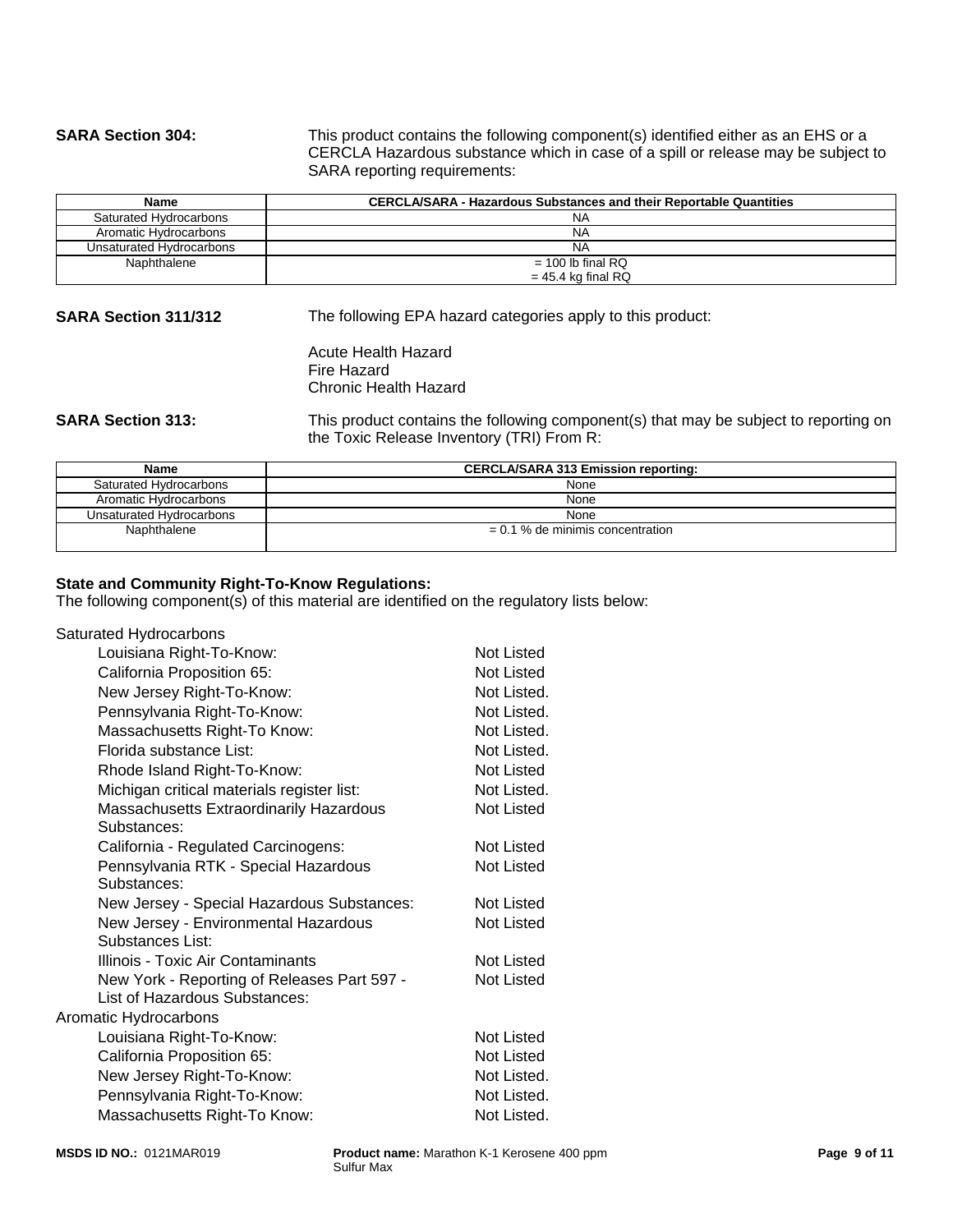| Saturated Hydrocarbons                                                       |                                  |
|------------------------------------------------------------------------------|----------------------------------|
| Florida substance List:                                                      | Not Listed.                      |
| Rhode Island Right-To-Know:                                                  | <b>Not Listed</b>                |
| Michigan critical materials register list:                                   | Not Listed.                      |
| Massachusetts Extraordinarily Hazardous                                      | <b>Not Listed</b>                |
| Substances:                                                                  |                                  |
| California - Regulated Carcinogens:                                          | Not Listed                       |
| Pennsylvania RTK - Special Hazardous<br>Substances:                          | Not Listed                       |
| New Jersey - Special Hazardous Substances:                                   | <b>Not Listed</b>                |
| New Jersey - Environmental Hazardous<br>Substances List:                     | <b>Not Listed</b>                |
| Illinois - Toxic Air Contaminants                                            | <b>Not Listed</b>                |
| New York - Reporting of Releases Part 597 -<br>List of Hazardous Substances: | <b>Not Listed</b>                |
| Unsaturated Hydrocarbons                                                     |                                  |
| Louisiana Right-To-Know:                                                     | Not Listed                       |
| California Proposition 65:                                                   | <b>Not Listed</b>                |
| New Jersey Right-To-Know:                                                    | Not Listed.                      |
| Pennsylvania Right-To-Know:                                                  | Not Listed.                      |
| Massachusetts Right-To Know:                                                 | Not Listed.                      |
| Florida substance List:                                                      | Not Listed.                      |
| Rhode Island Right-To-Know:                                                  | Not Listed                       |
| Michigan critical materials register list:                                   | Not Listed.                      |
| Massachusetts Extraordinarily Hazardous<br>Substances:                       | Not Listed                       |
| California - Regulated Carcinogens:                                          | <b>Not Listed</b>                |
| Pennsylvania RTK - Special Hazardous<br>Substances:                          | Not Listed                       |
| New Jersey - Special Hazardous Substances:                                   | <b>Not Listed</b>                |
| New Jersey - Environmental Hazardous<br>Substances List:                     | Not Listed                       |
| Illinois - Toxic Air Contaminants                                            | <b>Not Listed</b>                |
| New York - Reporting of Releases Part 597 -<br>List of Hazardous Substances: | <b>Not Listed</b>                |
| Naphthalene                                                                  |                                  |
| Louisiana Right-To-Know:                                                     | Not Listed                       |
| California Proposition 65:                                                   | carcinogen, initial date 4/19/02 |
| New Jersey Right-To-Know:                                                    | sn 1322                          |
| Pennsylvania Right-To-Know:                                                  | Environmental hazard             |
| Massachusetts Right-To Know:                                                 | Present                          |
| Florida substance List:                                                      | Not Listed.                      |
| Rhode Island Right-To-Know:                                                  | Toxic; Flammable                 |
| Michigan critical materials register list:                                   | Not Listed.                      |
| Massachusetts Extraordinarily Hazardous<br>Substances:                       | <b>Not Listed</b>                |
| California - Regulated Carcinogens:                                          | <b>Not Listed</b>                |
| Pennsylvania RTK - Special Hazardous<br>Substances:                          | Not Listed                       |
| New Jersey - Special Hazardous Substances:                                   | carcinogen                       |